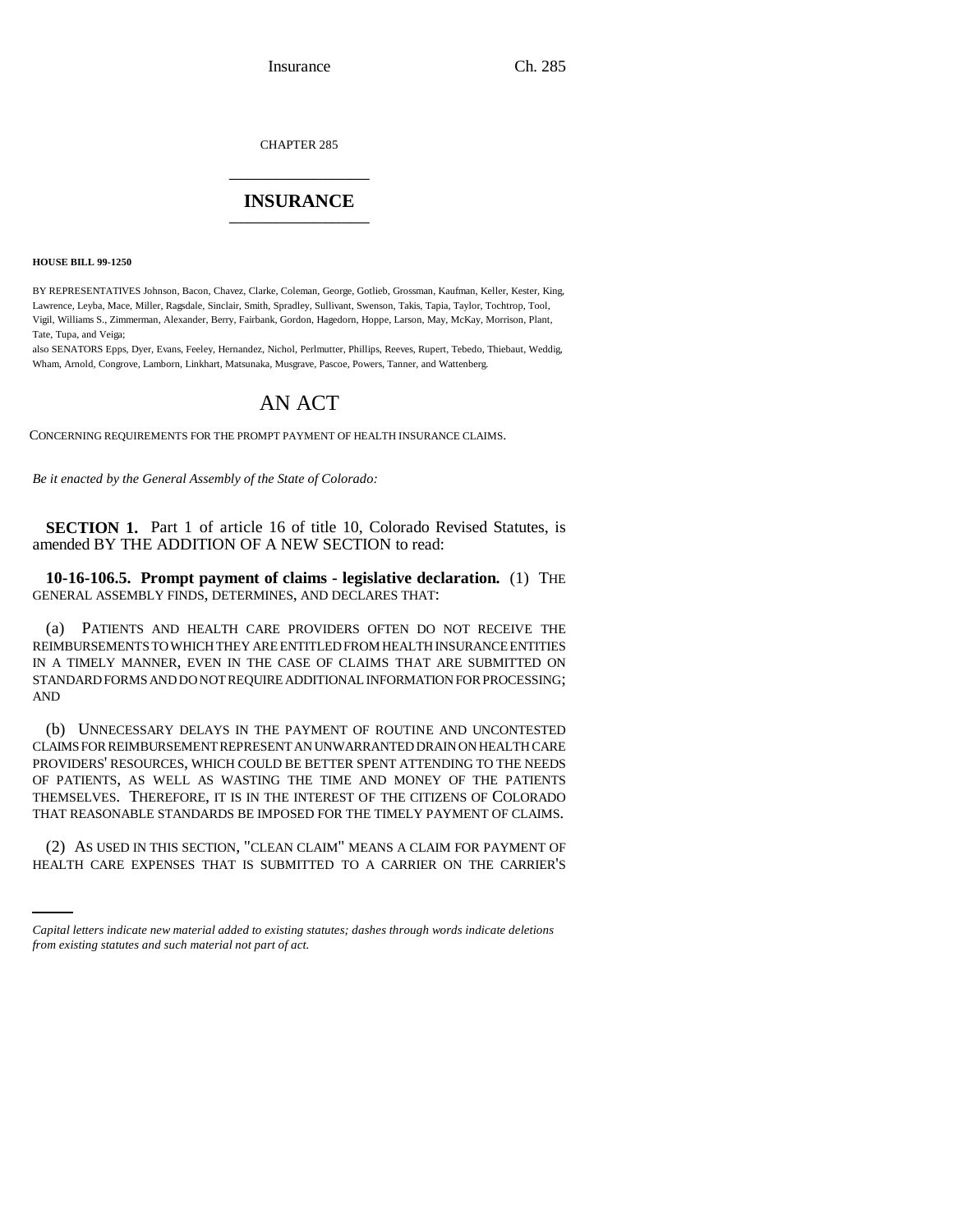### Ch. 285 Insurance

STANDARD CLAIM FORM WITH ALL REQUIRED FIELDS COMPLETED WITH CORRECT AND COMPLETE INFORMATION IN ACCORDANCE WITH THE CARRIER'S PUBLISHED FILING REQUIREMENTS. "CLEAN CLAIM" DOES NOT INCLUDE A CLAIM FOR PAYMENT OF EXPENSES INCURRED DURING A PERIOD OF TIME FOR WHICH PREMIUMS ARE DELINQUENT, EXCEPT TO THE EXTENT OTHERWISE REQUIRED BY LAW.

(2.5) THIS SECTION SHALL NOT APPLY TO CLAIMS ARISING UNDER THE "COLORADO AUTO ACCIDENT REPARATIONS ACT", PART 7 OF ARTICLE 4 OF THIS TITLE.

(3) EVERY CARRIER SHALL PROVIDE A COPY OF ITS FILING REQUIREMENTS TO:

(a) EVERY ENROLLEE OR INSURED UPON ENROLLMENT IN THE CARRIER'S PLAN OR UPON ISSUANCE OF THE POLICY WHEN APPLICABLE;

(b) EVERY ENROLLEE OR INSURED, UPON REQUEST, WITHIN FIFTEEN CALENDAR DAYS;

(c) EVERY PARTICIPATING PROVIDER UPON ACCEPTANCE OF THE PROVIDER INTO THE CARRIER'S NETWORK; AND

(d) EVERY ENROLLEE, INSURED, AND PARTICIPATING PROVIDER WITHIN FIFTEEN CALENDAR DAYS AFTER ANY CHANGE IN THE STANDARD FORM OR THE ACCOMPANYING INSTRUCTIONS OR REQUIREMENTS WHEN APPLICABLE.

(4) (a) CLEAN CLAIMS SHALL BE PAID, DENIED, OR SETTLED WITHIN THIRTY CALENDAR DAYS AFTER RECEIPT BY THE CARRIER IF SUBMITTED ELECTRONICALLY AND WITHIN FORTY-FIVE CALENDAR DAYS AFTER RECEIPT BY THE CARRIER IF SUBMITTED BY ANY OTHER MEANS.

(b) IF THE RESOLUTION OF A CLAIM REQUIRES ADDITIONAL INFORMATION, THE CARRIER SHALL, WITHIN THIRTY CALENDAR DAYS AFTER RECEIPT OF THE CLAIM, GIVE THE PROVIDER, POLICYHOLDER, INSURED, OR PATIENT, AS APPROPRIATE, A FULL EXPLANATION OF WHAT ADDITIONAL INFORMATION IS NEEDED. THE PERSON RECEIVING A REQUEST FOR ADDITIONAL INFORMATION SHALL SUBMIT ALL ADDITIONAL INFORMATION REQUESTED BY THE CARRIER WITHIN THIRTY CALENDAR DAYS AFTER RECEIPT OF SUCH REQUEST. NOTWITHSTANDING ANY PROVISION OF AN INDEMNITY POLICY TO THE CONTRARY, THE CARRIER MAY DENY A CLAIM IF A PROVIDER FAILS TO TIMELY SUBMIT ADDITIONAL INFORMATION REQUESTED UNDER THIS PARAGRAPH (b).

(c) ABSENT FRAUD, ALL CLAIMS EXCEPT THOSE DESCRIBED IN PARAGRAPH (a) OF THIS SUBSECTION (4) SHALL BE PAID, DENIED, OR SETTLED WITHIN NINETY CALENDAR DAYS AFTER RECEIPT BY THE CARRIER.

(5) (a) A CARRIER THAT FAILS TO PAY, DENY, OR SETTLE A CLEAN CLAIM IN ACCORDANCE WITH PARAGRAPH (a) OF SUBSECTION (4) OF THIS SECTION OR TAKE OTHER REQUIRED ACTION WITHIN THE TIME PERIODS SET FORTH IN PARAGRAPH (b) OF SUBSECTION (4) OF THIS SECTION SHALL BE LIABLE FOR THE COVERED BENEFIT AND, IN ADDITION, SHALL PAY TO THE INSURED OR HEALTH CARE PROVIDER, WITH PROPER ASSIGNMENT, INTEREST AT THE RATE OF TEN PERCENT ANNUALLY ON THE TOTAL AMOUNT ULTIMATELY ALLOWED ON THE CLAIM, ACCRUING FROM THE DATE PAYMENT WAS DUE PURSUANT TO SUBSECTION (4) OF THIS SECTION.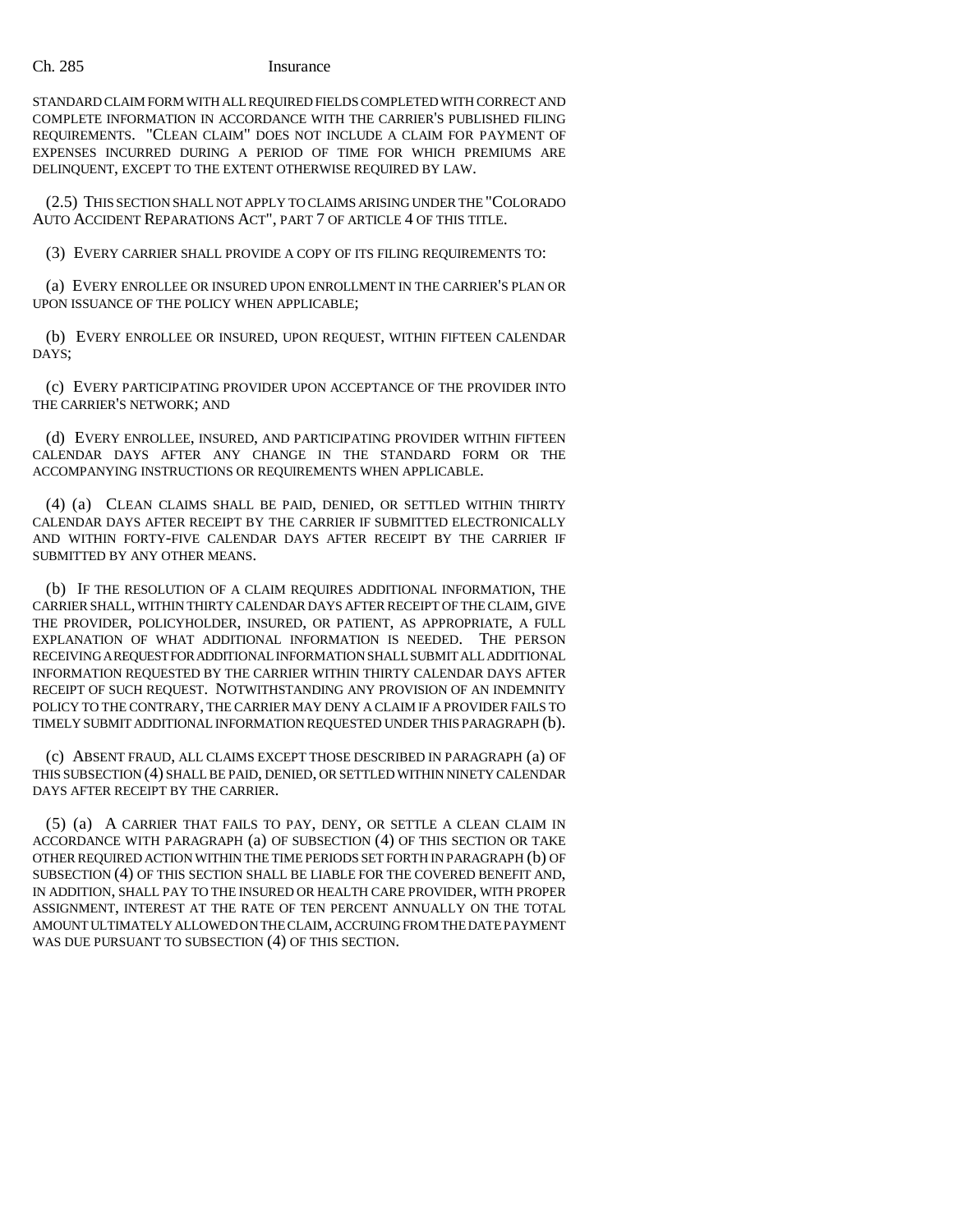### Insurance Ch. 285

(b) A CARRIER THAT FAILS TO PAY, DENY, OR SETTLE A CLAIM IN ACCORDANCE WITH SUBSECTION (4) OF THIS SECTION WITHIN NINETY DAYS AFTER RECEIVING THE CLAIM SHALL PAY TO THE INSURED OR HEALTH CARE PROVIDER, WITH PROPER ASSIGNMENT, A PENALTY IN AN AMOUNT EQUAL TO THREE PERCENT OF THE TOTAL AMOUNT ULTIMATELY ALLOWED ON THE CLAIM. SUCH PENALTY SHALL BE DUE ON THE NINETY-FIRST DAY AFTER RECEIPT OF THE CLAIM BY THE CARRIER.

(6) THIS SECTION SHALL NOT PROHIBIT A CARRIER FROM RETROACTIVELY ADJUSTING PAYMENT OF A CLAIM IF:

(a) THE POLICYHOLDER NOTIFIES THE CARRIER OF A CHANGE IN ELIGIBILITY OF AN INDIVIDUAL; AND

(b) THE ADJUSTMENT IS MADE WITHIN THIRTY DAYS AFTER THE CARRIER'S RECEIPT OF SUCH NOTIFICATION.

**SECTION 2.** 10-3-1110 (2) and (3), Colorado Revised Statutes, are amended to read:

**10-3-1110. Regulations.** (2) The commissioner may, after notice and hearing, as provided in article 4 of title 24, C.R.S., promulgate rules and regulations with respect to the payment of benefits under group and individual contracts of accident and sickness coverage and under group and individual contracts for property or casualty coverage, except for property and casualty coverage provided pursuant to the "Colorado Auto Accident Reparations Act", part 7 of article 4 of this title, issued by organizations authorized to do business in this state under the provisions of articles ARTICLE 4 and 8 and parts 1, 3, and 4 of article 16 of this title. Such rules and regulations may establish a penalty payable to the claimant on benefit payments which are delayed more than sixty days after a valid and complete filing of the claim unless there is a reasonable dispute between the parties concerning such claim. Such penalty shall not exceed twenty dollars on claims of less than one hundred dollars or interest at a rate of eight percent annually on claims above one hundred dollars. In addition to such penalties payable to the claimant, the commissioner, after notice and hearing, may assess a civil penalty against any insurer of one hundred dollars per day for each day benefit payments are delayed more than sixty days after a valid and complete filing of the claim unless there is a reasonable dispute between the parties concerning such claim.

(3) Payment made pursuant to a contract between a person subject to this part 11 and a provider of health care shall be deemed to satisfy the requirements of this section and the regulations promulgated under this section.

**SECTION 3.** 10-16-121 (1), Colorado Revised Statutes, is amended BY THE ADDITION OF A NEW PARAGRAPH to read:

**10-16-121. Required contract provisions in contracts between carriers and providers.** (1) A contract between a carrier and a provider or its representative concerning the delivery, provision, payment, or offering of care or services covered by a managed care plan shall make provisions for the following requirements:

(c) ANY CONTRACT PROVIDING FOR THE PERFORMANCE OF CLAIMS PROCESSING